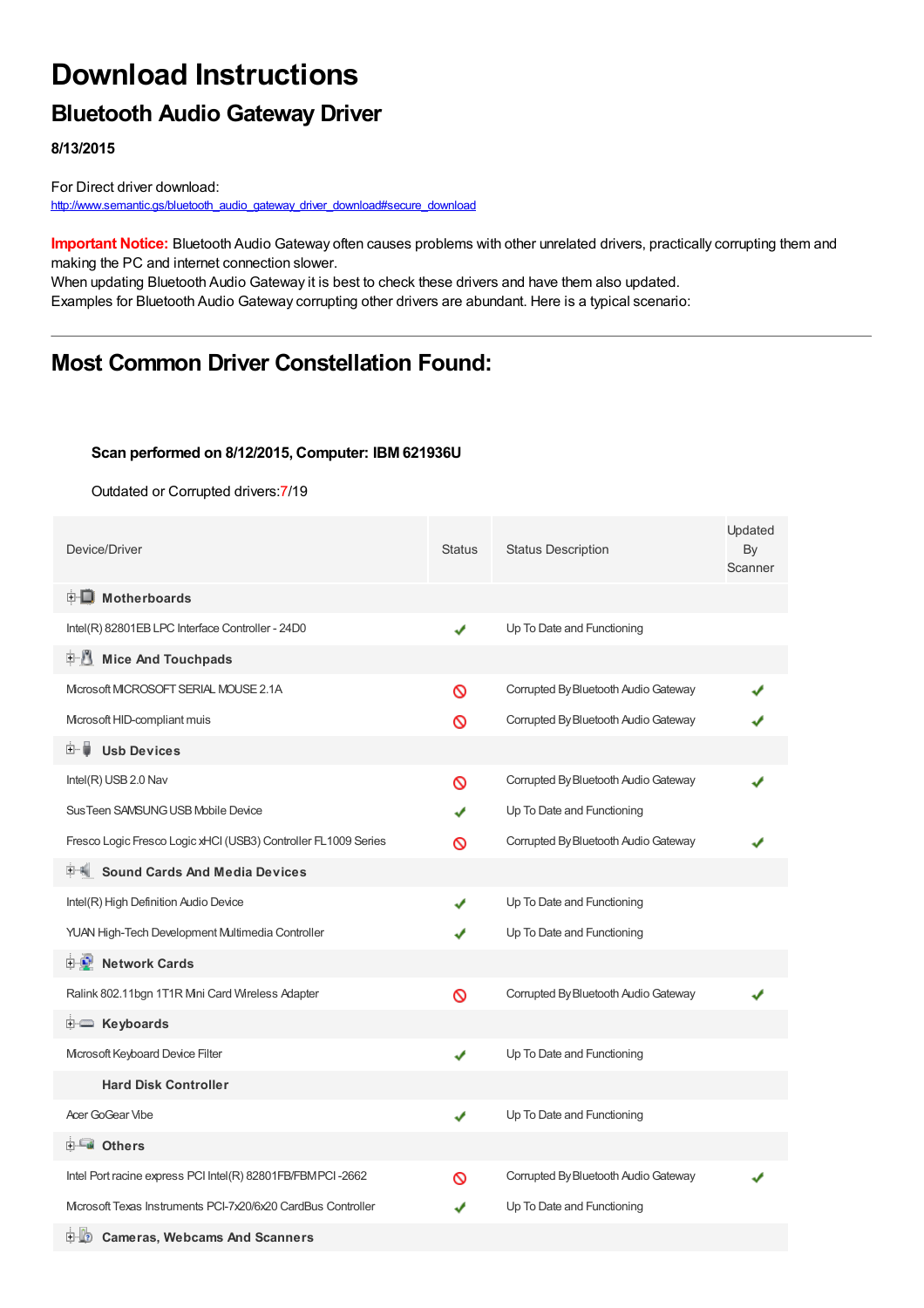| Canon CanoScan LiDE 110                       |   | Up To Date and Functioning           |  |
|-----------------------------------------------|---|--------------------------------------|--|
| <b>Dideo Cards</b>                            |   |                                      |  |
| Intel Video Controller (VGA Compatible)       | ✔ | Up To Date and Functioning           |  |
| <b>E</b> Input Devices                        |   |                                      |  |
| KME Dispositivo de interfaz humana USB        | ∾ | Corrupted By Bluetooth Audio Gateway |  |
| <b>E-TP</b> Port Devices                      |   |                                      |  |
| hspa Modem Application2 port (COM5)           | J | Up To Date and Functioning           |  |
| Monitors<br>由                                 |   |                                      |  |
| Sony Digital Flat Panel (1024x768)            |   | Up To Date and Functioning           |  |
| <b>E-6</b> Mobile Phones And Portable Devices |   |                                      |  |
| <b>Acer NOKIA</b>                             |   | Up To Date and Functioning           |  |

## **Bluetooth Audio Gateway Driver Models:**

| <b>Driver Model</b>                            | <b>Original</b><br><b>Upload Date</b> | Last<br><b>Modificatior</b> | <b>Driver File</b>                           | File<br><b>Size</b> | <b>Most Compatible</b><br><b>Computer Model</b> | <b>Availabilty To</b><br><b>Scanner</b> |
|------------------------------------------------|---------------------------------------|-----------------------------|----------------------------------------------|---------------------|-------------------------------------------------|-----------------------------------------|
| <b>Bluetooth Audio Gateway</b><br>C60239       | 1/30/2015                             | 8/5/2015                    | bluetooth_audio_gateway-<br>c60239.exe       | 71kb                | HP 110-009el,                                   | ✔                                       |
| <b>Bluetooth Audio Gateway</b><br>4271.19      | 8/2/2014                              | 8/7/2015                    | zjzic-4271.19.exe                            |                     | 113kb IBM6221NPG,                               | ✔                                       |
| <b>Bluetooth Audio Gateway</b><br>22067        | 8/15/2014                             | 8/6/2015                    | bluetooth_audio_gateway-<br>22067.exe        |                     | 154kb NEC PC-VK22EAZHB,                         | ✔                                       |
| <b>Bluetooth Audio Gateway</b><br>L2.10274     | 8/2/2014                              | 8/2/2015                    | bluetooth_audio_gateway-<br>12.10274.exe     |                     | 120kb Intel S3420GPV,                           | ✔                                       |
| <b>Bluetooth Audio Gateway</b><br>2080         | 7/24/2014                             | 8/6/2015                    | bluetooth audio gateway-<br>2080.exe         | 73kb                | Fujitsu STYLISTIC Q572,                         | ✔                                       |
| <b>Bluetooth Audio Gateway</b><br>60998        | 11/6/2014                             | 8/8/2015                    | bluetooth_audio_gateway-<br>60998.exe        |                     | 114kb NEC PC-GV18YCZR6,                         | ✔                                       |
| <b>Bluetooth Audio Gateway</b><br>A1.13660     | 11/4/2014                             | 8/5/2015                    | bluetooth_audio_gateway-<br>a1.13660.exe     | 85kb                | Lenovo 19514ZU,                                 |                                         |
| <b>Bluetooth Audio Gateway</b><br>41.171.10    | 10/12/2014                            | 8/7/2015                    | bluetooth audio gateway-<br>41.171.10.exe    | 97kb                | HPHP EliteBook 8530p,                           |                                         |
| <b>Bluetooth Audio Gateway</b><br>71.11.12.13  | 8/3/2014                              | 8/4/2015                    | gtsehvjt-71.11.12.13.exe                     |                     | 216kb HPES133AA-ULZ t3410.ch,                   | ✔                                       |
| <b>Bluetooth Audio Gateway</b><br>41.1378      | 11/6/2014                             | 8/7/2015                    | tys-41.1378.exe                              |                     | 128kb LGX110-L.A7A2E2,                          |                                         |
| <b>Bluetooth Audio Gateway</b><br>73677        | 9/13/2014                             | 8/3/2015                    | bluetooth_audio_gateway-<br>73677.exe        |                     | 209kb NEC RNM21223076,                          | ✔                                       |
| <b>Bluetooth Audio Gateway</b><br>43622        | 9/2/2014                              | 8/1/2015                    | bluetooth audio gateway-<br>43622.exe        |                     | 140kb HPKX634AA-ABZ a6595.it,                   | ✔                                       |
| <b>Bluetooth Audio Gateway</b><br>J2.1381.11.1 | 10/13/2014                            | 8/5/2015                    | bluetooth audio gateway-<br>j2.1381.11.1.exe |                     | 150kb NEC PC-LL350DD1KS,                        |                                         |
| <b>Bluetooth Audio Gateway</b><br>M83992.1     | 10/29/2014                            | 8/3/2015                    | bluetooth_audio_gateway-<br>m83992.1.exe     |                     | 136kb Sony VGN-SZ6RXN C,                        |                                         |
| <b>Bluetooth Audio Gateway</b><br>2201.18      | 9/13/2014                             | 8/5/2015                    | bluetooth_audio_gateway-<br>2201.18.exe      |                     | 156kb Lenovo 7373WG6,                           |                                         |
| <b>Bluetooth Audio Gateway</b><br>23933        | 9/6/2014                              | 8/8/2015                    | slgeyuj-23933.exe                            |                     | 211kb Fujitsu FMVCE80T7,                        |                                         |
| <b>Bluetooth Audio Gateway</b><br>3031.12.1    | 11/8/2014                             | 8/7/2015                    | bluetooth_audio_gateway-<br>3031.12.1.exe    | 68kb                | Fujitsu MS-6318,                                |                                         |
| <b>Bluetooth Audio Gateway</b><br>2.10634      | 8/6/2014                              | 8/7/2015                    | bluetooth audio gateway-<br>2.10634.exe      | 75kb                | HPHP Compagnc6000,                              |                                         |
| <b>Bluetooth Audio Gateway</b>                 | 10/21/2014                            | 8/4/2015                    | bluetooth audio gateway-                     |                     | 181kh Acer Veriton S480G                        |                                         |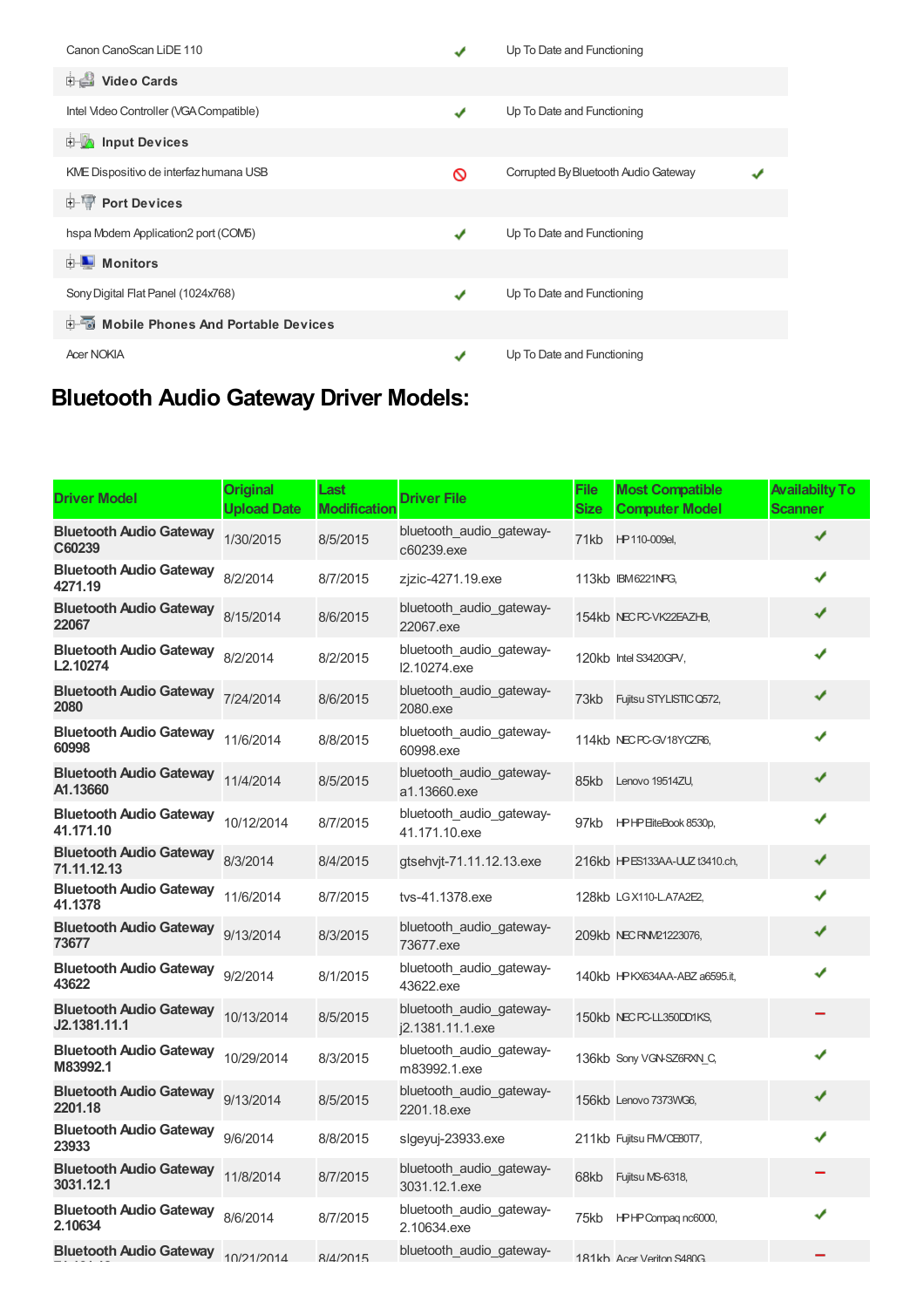| 71.161.18                                     | $1 \cup I \subseteq I / \subseteq I \cup I$ | U/T/LU    | 71.161.18.exe                               |      | IUIIW ING VUINIUTUU           |   |  |
|-----------------------------------------------|---------------------------------------------|-----------|---------------------------------------------|------|-------------------------------|---|--|
| <b>Bluetooth Audio Gateway</b><br>62760       | 8/14/2014                                   | 8/5/2015  | bluetooth_audio_gateway-<br>62760.exe       | 20kb | Gateway 310 2900297,          | ✔ |  |
| <b>Bluetooth Audio Gateway</b><br>R22002      | 8/7/2014                                    | 8/5/2015  | bluetooth_audio_gateway-<br>r22002.exe      |      | 71kb HPHPProBook 4421s,       | ✔ |  |
| <b>Bluetooth Audio Gateway</b><br>1.191.12.1  | 10/20/2014                                  | 8/9/2015  | bluetooth_audio_gateway-<br>1.191.12.1.exe  |      | 150kb HPKJ381AA-A2L m9260f,   | ✔ |  |
| <b>Bluetooth Audio Gateway</b><br>41.1381.1   | 1/6/2015                                    | 8/10/2015 | yatbcpw-41.1381.1.exe                       |      | 114kb Dell Vostro 1320,       | ✔ |  |
| <b>Bluetooth Audio Gateway</b><br>42987       | 2/6/2015                                    | 8/7/2015  | bluetooth_audio_gateway-<br>42987.exe       |      | 104kb Panasonic CF-19KHRO62M  | ✔ |  |
| <b>Bluetooth Audio Gateway</b><br>62.16       | 11/3/2014                                   | 7/31/2015 | bluetooth_audio_gateway-<br>62.16.exe       |      | 158kb IBM8183Z2C,             | ✔ |  |
| <b>Bluetooth Audio Gateway</b><br>2.10228     | 12/22/2014                                  | 8/7/2015  | bluetooth_audio_gateway-<br>2.10228.exe     |      | 137kb HPGN551AAR-ABA m8200,   | ✔ |  |
| <b>Bluetooth Audio Gateway</b><br>81.192.11.1 | 10/21/2014                                  | 8/4/2015  | bluetooth_audio_gateway-<br>81.192.11.1.exe | 75kb | DEPO DEPO_VIP_M8710,          | ✔ |  |
| <b>Bluetooth Audio Gateway</b><br>72930       | 8/18/2014                                   | 8/5/2015  | bnzymru-72930.exe                           | 23kb | Gateway FX6800-05,            |   |  |
| <b>Bluetooth Audio Gateway</b><br>71.1790     | 9/25/2014                                   | 8/4/2015  | bluetooth_audio_gateway-<br>71.1790.exe     | 39kb | Dell BlackfordESB2,           |   |  |
| <b>Bluetooth Audio Gateway</b><br>A20890      | 12/27/2014                                  | 8/8/2015  | bluetooth_audio_gateway-<br>a20890.exe      | 74kb | HPVN470AA-UUZ m9837ch,        | ✔ |  |
| <b>Bluetooth Audio Gateway</b><br>T41.1291.1  | 8/18/2014                                   | 8/3/2015  | bluetooth_audio_gateway-<br>t41.1291.1.exe  |      | 167kb Fujitsu FM/NE5FD8,      | ✔ |  |
| <b>Bluetooth Audio Gateway</b><br>30040       | 2/2/2015                                    | 8/1/2015  | bluetooth_audio_gateway-<br>30040.exe       |      | 108kb Panasonic CF-F8GWE08N3, | ✔ |  |
| <b>Bluetooth Audio Gateway</b><br>X1.12991.1  | 8/2/2014                                    | 8/5/2015  | bluetooth_audio_gateway-<br>x1.12991.1.exe  | 38kb | Panasonic CF-W2EW6AXS,        | ✔ |  |
| <b>Bluetooth Audio Gateway</b><br>1.12709     | 11/2/2014                                   | 8/3/2015  | bluetooth_audio_gateway-<br>1.12709.exe     |      | 42kb HPHP Pavilion zt3000,    | ✔ |  |
| <b>Bluetooth Audio Gateway</b><br>M1.12026    | 1/14/2015                                   | 7/31/2015 | bluetooth_audio_gateway-<br>m1.12026.exe    |      | 122kb Panasonic CF-19KDR01CE, | ✔ |  |
| <b>Bluetooth Audio Gateway</b><br>H2.10268    | 1/4/2015                                    | 8/2/2015  | bluetooth_audio_gateway-<br>h2.10268.exe    |      | 212kb Partner D525,           | ✔ |  |
| <b>Bluetooth Audio Gateway</b><br>C1.141.14   | 10/13/2014                                  | 8/10/2015 | tfwwj-c1.141.14.exe                         |      | 91kb Sony VGN-UX1XN,          | ✔ |  |
| <b>Bluetooth Audio Gateway</b><br>X3201.11.1  | 9/25/2014                                   | 8/5/2015  | bluetooth audio gateway-<br>x3201.11.1.exe  |      | 126kb IBM8183DGU,             |   |  |
| <b>Bluetooth Audio Gateway</b><br>E80767      | 8/14/2014                                   | 8/7/2015  | bluetooth_audio_gateway-<br>e80767.exe      |      | 52kb Sony VGN-TZ27GN_B,       | ✔ |  |
|                                               |                                             |           |                                             |      |                               |   |  |

### **Typical Driver constellation for scanned computers:**

#### **Data derived from 910 scans made on these 437 computers from 12/11/2014 to 7/31/2015:**

Fujitsu PRIMERGY RX100 S6, HP PAVILION DV8000, Acer V3-771, Samsung SQ45S70S, Lenovo ThinkPad T420s, Sony VPCF13S8R, Sony PCG-GR214EP, Sony VPCEH18FK, SonyPCV-HS80B,GatewayGM5632E,HPKX634AA-ABZa6595.it, Fujitsu FMVNS8YE,NECPC-LS150LS1KSG, SonyVPCEJ3D1E, Lenovo ThinkCentre M70e, LGRD410-L.ADA3E2,HPRY873AAR-ABAa6028x, IBMIBMSystem x3450 79483CX, Lenovo 7659YAN, SonyVPCZ23M9E, IBMSystem x3200 M3 -[7327PAA, Lenovo 1S16800367700DD, Gigabyte 7GEWH, Toshiba Dynabook TV/64KWHYD, Sony VGN-AR91PS, Lenovo 20AWS05C00, Lenovo ThinkPad T60p, HP PX588AA-ABX w5080.fi, ASUS ESC4000 G2 Series, Sony VGN-TZ170C, Compaq Presario 5471EA470030-395, LGP1-JACKE, ECS M830, Fujitsu FMVD7BF010, Gateway EC1457U, Medion S2211, IBM2669W58,HPHPCompaq nx6310, Fujitsu CELSIUSH265, IBMIBMSystem x3400 M3 Server -[7379AC1, SonyVPCCW2AFJ,HPG5144fr-m, Toshiba S A110-160, HP B7G83EA#ABF, IBM818361U, AnabelleB Argyle M410, Fujitsu M6VCG, Sony PCV-RZ502P, IBM8184D7G, SAMSUN P580, LG R560-UAPW3E, LGS535-PE5WK, Toshiba DynabookQosmio D710/T5BB, Acer Veriton M-480G, SonyVGN-FW46S, EMachines ET1331G-07w, Fujitsu FMVCE80T7, Packard Bell IMEDIA MC9601,HPHPCompaq dc7600 Small Form Facto,HPRX881AA-ABAm8000, SonyVGN-CS26G\_R, SYXSYX-DP67BG-Extreme, Intel D965GF,HPHPPavilion dv2700, SonyVGN-SZ71XN\_C,HPEP245AA-ABU m7385.uk,HPKZ692AA-ABU m9373.uk-a,HPRQ407AAR-ABAa1748x, Toshiba SATELLITEC55-A-1FN,HPP6- 2475eo, Toshiba Satellite R630, Toshiba SATELLITEC855-1X3,Gigabyte P35-S3G, Aquarius Aquarius Std, Pro, Elt, SonyVGN-SZ56LN\_B, SonyVGN-SZ140P, Supermicro X10SAT, Lenovo 20AA000SUS, ELITEGROUP G713, Dell PowerEdge C8220, Toshiba SATELLITE PRO L870-179, NEC PC-VY20FAGEW, Compaq GN666AA-ABMSG3102LA, Samsung SQ45/Q70C/P200, PanasonicCF-52AJCBDBM, IBM23795VU, IBM622133G, Lenovo ThinkCentre Edge 72, IBMIBMSystem X3100 M4 -[258282J,HPCompaq nx9030,HPHPProBook 4530s, Mecer X107,Compaq DT260A-ABUS5210UKGB340,Compaq KT580AA-A2L SR5548F, Biostar TA960, Lenovo ThinkPad R61, IBM2389QU2, Lenovo 2999A32,HP100-5010b, Fujitsu AMILOPROV3515, Fujitsu FMVXN0X81,HPKE483AA-UUZa6318.ch, LGP1-J302E1, WIPRO WIV37555-1436, Gateway 7310MC, IBM ThinkPad T40, ALFATRON SpADN1010/M, Gateway E4252, Dell Precision WorkStation 420 MT, Sony VGN-UX1XN, HP Presario R3000, Toshiba SATELLITE C850-12M, IBM8212K4U, Acer Extensa 2900E, Haier H53, Lenovo A619137, NEC PC-VJ25AAN6HJR9, LG P210-G.AEW3C1, Lenovo 3000 H230 10025, IBM2647LG7, IBMThinkCentre A50,Compaq DA300A-ABF6520 FR910,Compaq KT310AA-AB4 SR5490CF, Lenovo 2756AF8, LGLB50- CC34ZL, LGLS50-UG5F1, HPHPE-420f, Acer Veriton M200-Q57, NEC PC-LL750WG1JB, IBMIBMSystem x3200 M2 -[4368K5G, HPKN476AA-ACB m9250.ru, Sony VGN-FW56E, Fujitsu FMVNA7BEC, Extracomputer D3230-B1, Lenovo 20AMS05C00, IBMIBMeServer 206m -[8485PEE, Lenovo 7659YAN, Toshiba PORTEGER600, Gateway Gateway M250, Sony VGN-NW21EF S, Sony VGN-TZ37TN\_B, Compaq 5411EA470029-828, Lenovo ThinkPad X100e, Toshiba SATELLITE L850-153, HP ED723AA-B14 W5160.BE, ATPREMIOBINGO, Fujitsu FMVXD1W92Z, EUROCOMPanther 5D, Packard Bell IMEDIA8006, IBM81712EU,HPFK522AAR-ABAa6544f,